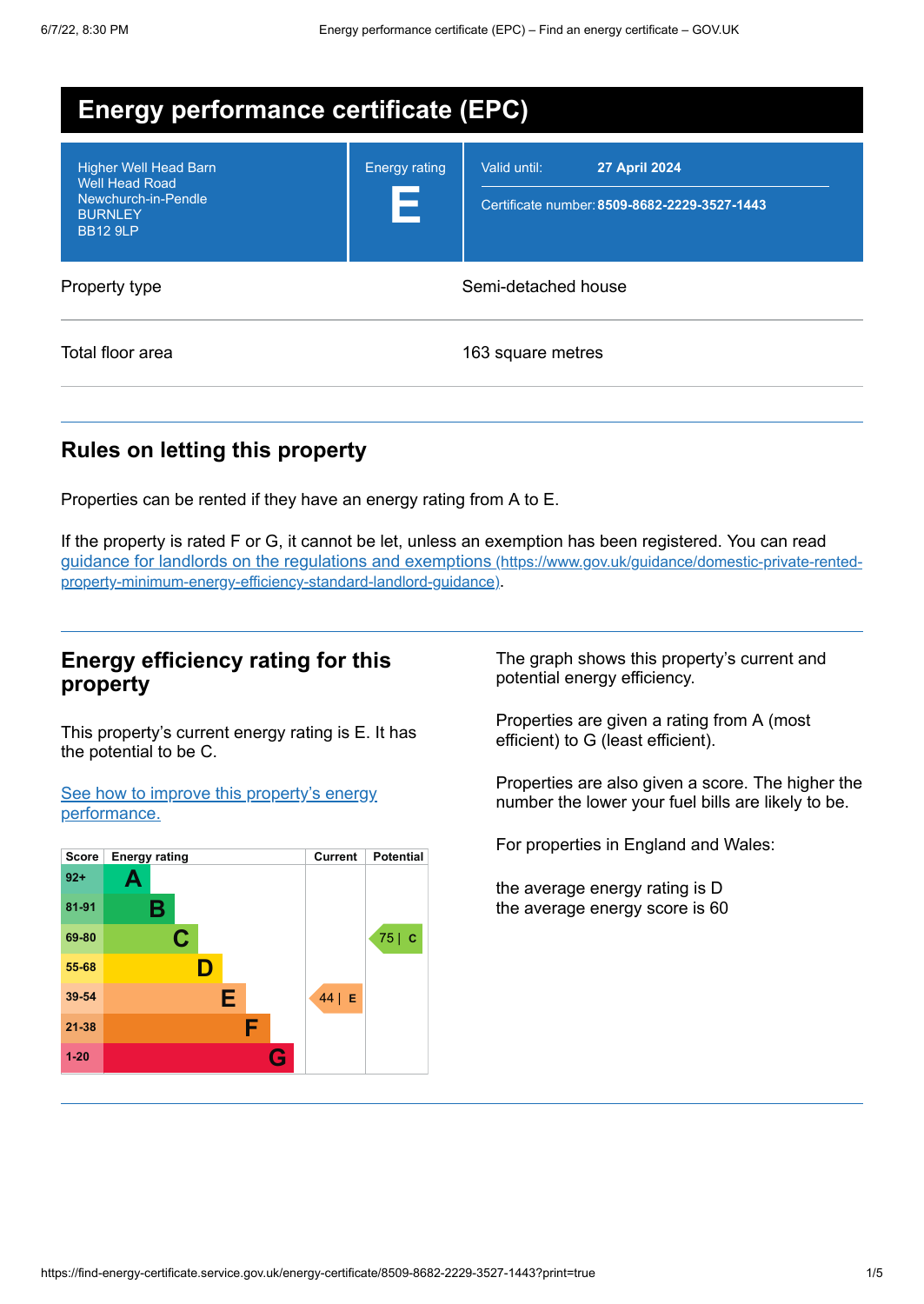# **Breakdown of property's energy performance**

This section shows the energy performance for features of this property. The assessment does not consider the condition of a feature and how well it is working.

Each feature is assessed as one of the following:

- very good (most efficient)
- good
- average
- poor
- very poor (least efficient)

When the description says "assumed", it means that the feature could not be inspected and an assumption has been made based on the property's age and type.

| <b>Feature</b>       | <b>Description</b>                           | Rating    |
|----------------------|----------------------------------------------|-----------|
| Wall                 | Sandstone, as built, no insulation (assumed) | Very poor |
| Roof                 | Pitched, no insulation (assumed)             | Very poor |
| Window               | Fully double glazed                          | Average   |
| Main heating         | Boiler and radiators, oil                    | Average   |
| Main heating control | Programmer, TRVs and bypass                  | Average   |
| Hot water            | From main system                             | Average   |
| Lighting             | Low energy lighting in 17% of fixed outlets  | Poor      |
| Floor                | Solid, no insulation (assumed)               | N/A       |
| Secondary heating    | Room heaters, wood logs                      | N/A       |

#### **Low and zero carbon energy sources**

Low and zero carbon energy sources release very little or no CO2. Installing these sources may help reduce energy bills as well as cutting carbon emissions. The following low or zero carbon energy sources are installed in this property:

• Biomass secondary heating

#### **Primary energy use**

The primary energy use for this property per year is 281 kilowatt hours per square metre (kWh/m2).

#### **Additional information**

Additional information about this property:

- Stone walls present, not insulated
- Dwelling may be exposed to wind-driven rain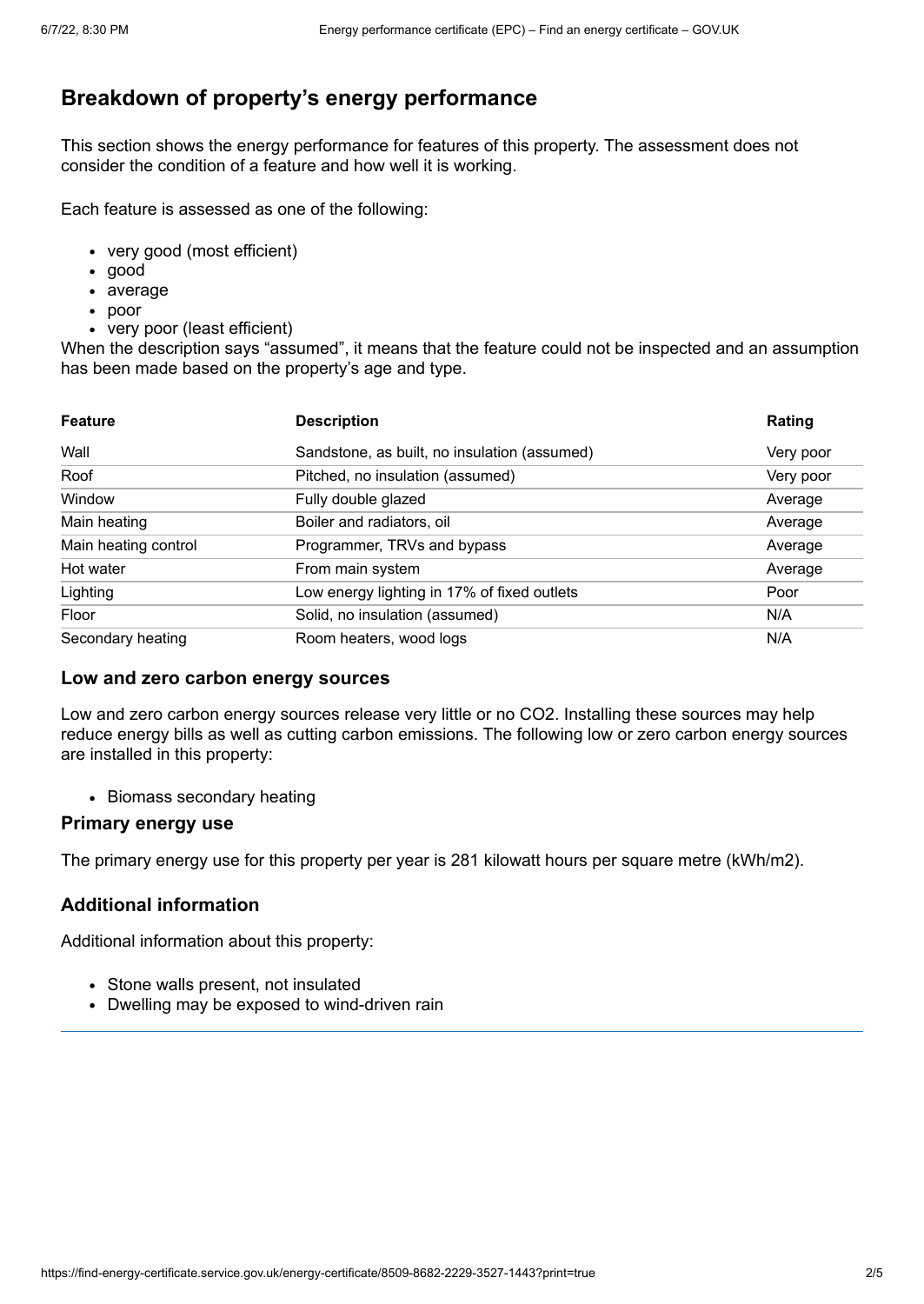| This property produces                                                                                                                        | 10.0 tonnes of CO2                                      |
|-----------------------------------------------------------------------------------------------------------------------------------------------|---------------------------------------------------------|
| This property's potential<br>production                                                                                                       | 4.9 tonnes of CO2                                       |
| By making the recommended changes, you<br>could reduce this property's CO2 emissions by<br>5.1 tonnes per year. This will help to protect the |                                                         |
|                                                                                                                                               |                                                         |
| Environmental impact ratings are based on                                                                                                     |                                                         |
| energy use. They may not reflect how energy is<br>consumed by the people living at the property.                                              |                                                         |
|                                                                                                                                               | environment.<br>assumptions about average occupancy and |

# <span id="page-2-0"></span>**Improve this property's energy performance**

By following our step by step recommendations you could reduce this property's energy use and potentially save money.

Carrying out these changes in order will improve the property's energy rating and score from E (44) to C (75).

| <b>Step</b>                             | <b>Typical installation cost</b> | <b>Typical yearly saving</b> |
|-----------------------------------------|----------------------------------|------------------------------|
| 1. Internal or external wall insulation | £4,000 - £14,000                 | £589.71                      |
| 2. Floor insulation                     | £800 - £1,200                    | £93.28                       |
| 3. Low energy lighting                  | £100                             | £47.27                       |
| 4. Heating controls (room thermostat)   | £350 - £450                      | £88.28                       |
| 5. Condensing boiler                    | £2,200 - £3,000                  | £121.90                      |
| 6. Solar water heating                  | £4,000 - £6,000                  | £49.21                       |
| 7. Solar photovoltaic panels            | £9,000 - £14,000                 | £231.07                      |
| 8. Wind turbine                         | £1,500 - £4,000                  | £85.74                       |

### **Paying for energy improvements**

Find energy grants and ways to save energy in your home. [\(https://www.gov.uk/improve-energy-efficiency\)](https://www.gov.uk/improve-energy-efficiency)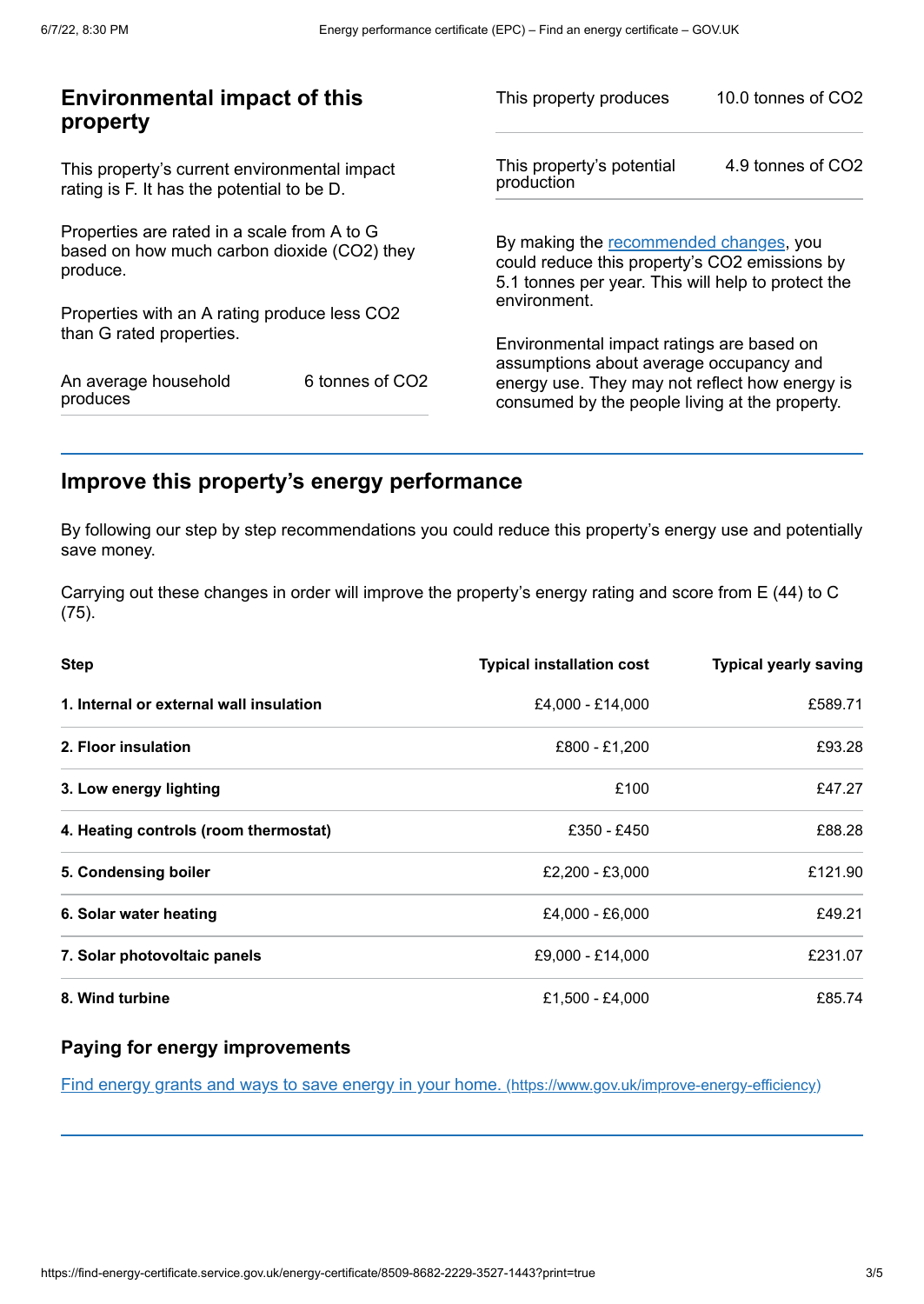| <b>Estimated energy use and</b> |  |
|---------------------------------|--|
| potential savings               |  |

| Estimated yearly energy<br>cost for this property | £2485 |
|---------------------------------------------------|-------|
| Potential saving                                  | £989  |

The estimated cost shows how much the average household would spend in this property for heating, lighting and hot water. It is not based on how energy is used by the people living at the property.

The potential saving shows how much money you could save if you complete each [recommended](#page-2-0) step in order.

For advice on how to reduce your energy bills visit Simple Energy Advice [\(https://www.simpleenergyadvice.org.uk/\)](https://www.simpleenergyadvice.org.uk/).

#### **Heating use in this property**

Heating a property usually makes up the majority of energy costs.

## Estimated energy used to heat this property

| <b>Type of heating</b>    | <b>Estimated energy used</b>           |
|---------------------------|----------------------------------------|
| <b>Space heating</b>      | 27909 kWh per year                     |
| Water heating             | 2405 kWh per year                      |
| insulation                | Potential energy savings by installing |
| <b>Type of insulation</b> | Amount of energy saved                 |
| Loft insulation           | 6581 kWh per year                      |
| Solid wall insulation     | 8732 kWh per year                      |